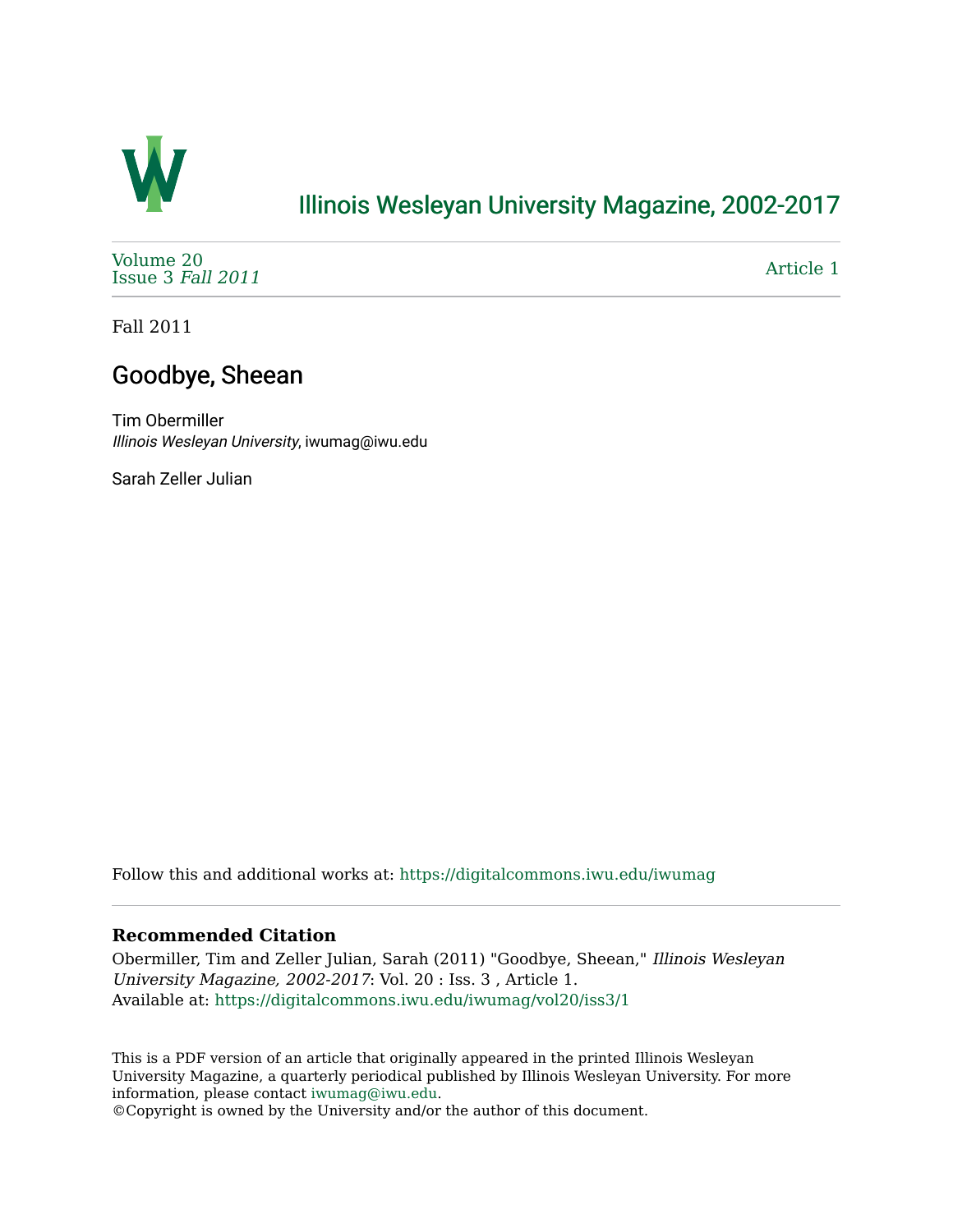# Goodbye, Sheean

Sheean Library is torn down, but memories linger.

#### **Story by TIM OBERMILLER AND SARAH (ZELLER) JULIAN '07**



**Photographed in its glory days, Sheean Library basks in a sunset's glow. Opened in 1968, it was also used as a backdrop for commencement ceremonies. (Photo by Mark Romine)**

The world was a different place 43 years ago, and Illinois Wesleyan's library was no exception.

"Does your report need typing? Don't drag a dozen books across campus," an early brochure for Sheean Library proclaimed. "Bring your own typewriter, or rent an electric in rooms specially set aside. There's even a calculator room."

Sheean's opening was, in fact, a "big deal" to students like then-sophomore Steve Burrichter '70. "We went from Buck Library, which was older, to a very modern, spacious and well-equipped library for that time," he

recalls. "I was amazed to watch the construction. Extended flatbed trucks brought in the tall, white stone and concrete pre-formed pieces that gave the library its design."

Nine years after it opened, the library was named for the late Jack Sheean, a local businessman who loved books and gave generously to the University, including funding several students' college educations.

Burrichter recalls how students helped fill Sheean with books prior to its opening in 1968. "Many of our class members, and many other students who went to IWU at the time, were used to transport the books from Buck Library to their new home in Sheean Library," he says. "The involvement of so many students gave a sense of ownership of the new library."

Areas like the Pit — with its casual furniture for relaxed study — are remembered fondly by generations of students who used Sheean. The library's Micro Center allowed access to 4,000 microfilm items and its card catalog was massive. With the dawn of the digital-information age,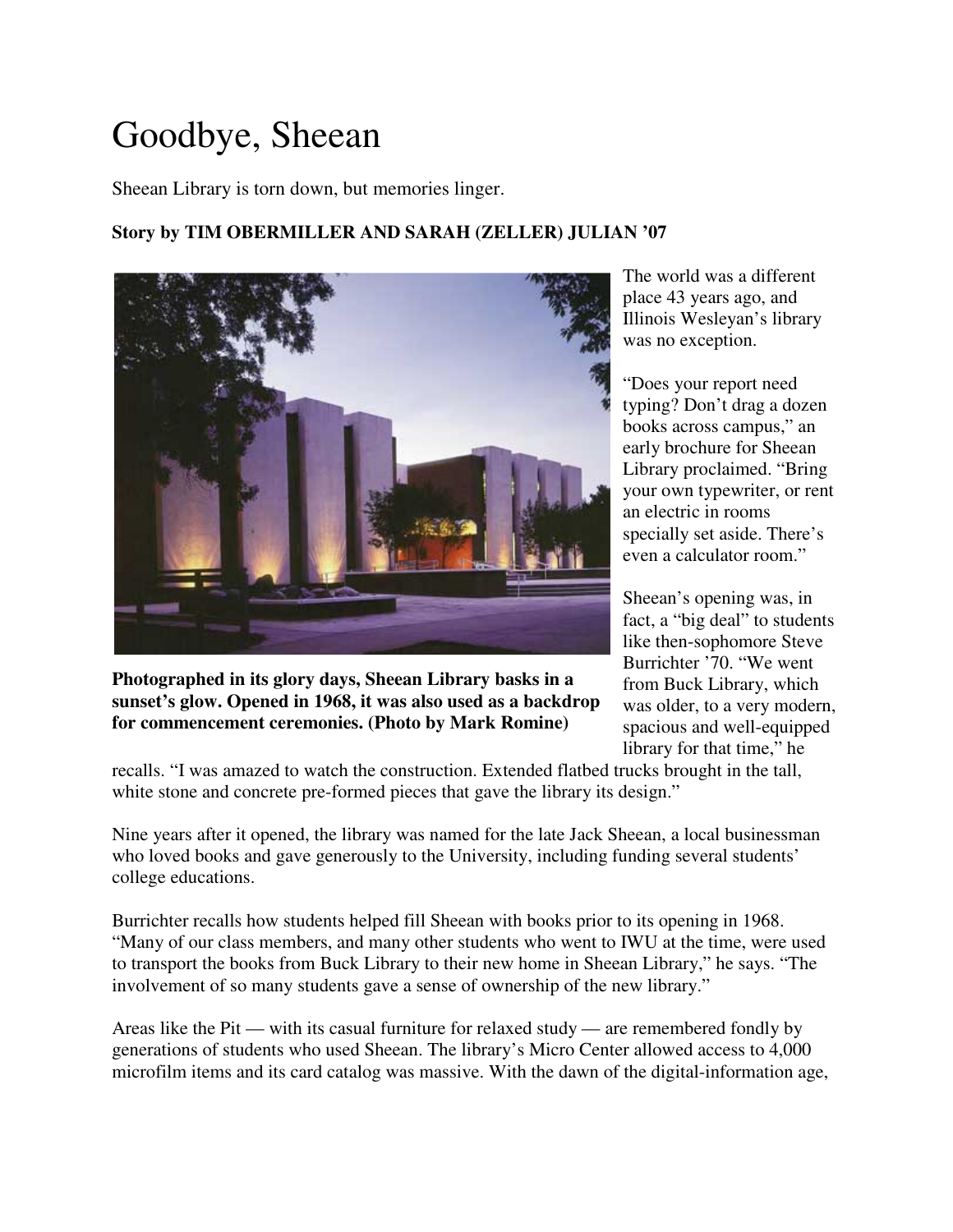most of those once-popular features became anachronistic. This past summer, Sheean was finally torn down to make way for a new classroom building.

"I'm sure at the time that it opened, it worked very effectively, but it was not able to grow as libraries changed and modified," says Sue Stroyan, Illinois Wesleyan professor and information services librarian. Stroyan became University librarian in 1992 and oversaw the transition to The Ames Library when it opened in 2002.

"In the past decade since Ames opened," says Stroyan, "there have been constant changes in academia and in library technology. Ames has been able to adapt to those changes. We were not able to do that in Sheean because of its structural issues."

In the late 1960s, University press releases noted Sheean's "quadrant concept," a layout that featured four areas of stacks on each of three floors around a central lounge and stairway area. While the massive structure was formidable, it was also inflexible. Thick concrete walls and floors made it extremely difficult to add new electrical and Internet wiring.

Sheean's architectural design provided other challenges. The centrally located open staircase meant constant noise throughout the building, while the single-pane glass windows created humidity issues, says Stroyan, who remembers frequently seeing frost on the library's interior concrete walls.

In addition, the library's collection simply outgrew the building. The current library collection totals more than 350,000 volumes; Sheean was built to accommodate just 140,000.



Sheean's thick walls are smashed by a wrecking ball. Crushed concrete and brick will provide the new classroom building's foundation. (Photo by Marc Featherly)

Years of research were invested in possible

renovation ideas for Sheean, but none were practical or financially viable. The building's location in the middle of campus didn't help, either; it left no room for an addition, and space inside the library was increasingly at a premium.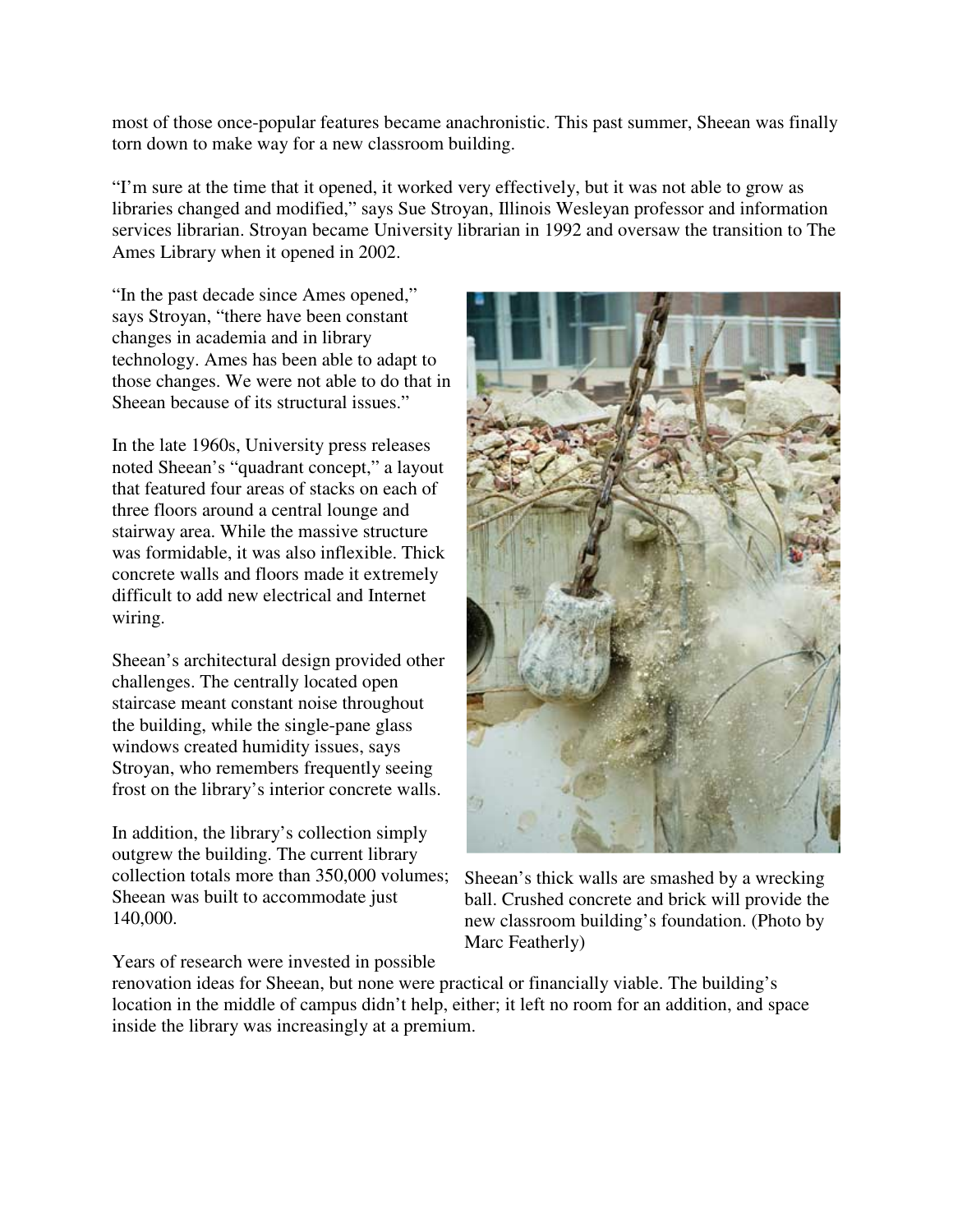While Sheean's shortcomings weren't disputed, its closing in late 2001 was met with mixed emotions. Students wrote farewell messages to the building on a giant scroll of paper, ranging from "Goodbye, old friend" to "I will miss your ugly furniture most of all."



**Contents of a time capsule placed in the building's cornerstone by IWU President Lloyd Bertholf will be revealed at Homecoming.**

When they moved the collection to The Ames Library, library staffers took the time to reuse or recycle whatever they could from inside the building. Extra shelving went to libraries in need, display cases found new homes, and some furniture was brought to the new library and stained to match the updated color scheme. "What we couldn't use, we were able to find homes for to a great extent," Stroyan says.

That theme continued when the building was demolished in July and August this year. Construction crews crushed brick and concrete into a new foundation for the future classroom building and sent lamps and other materials to special recycling facilities.

Also salvaged from the former library was a time capsule, which had been stored inside a copper box in the building's cornerstone. The contents will be revealed during a Homecoming event Oct. 22 on the Robert S. Eckley Quadrangle.

"What people place into these time capsules gives us an idea of what they feel is significant, what they want others to remember about their time here," says IWU Archivist Meg Miner. What's inside will remain a secret until the capsule is opened, but the library will hold a contest prior to Homecoming for those who want to wager a guess as to its contents.

The classroom building that will replace Sheean is expected to have a time capsule placed in its cornerstone as well. Meanwhile, across campus, Sheean's replacement continues to impress. "The Ames Library is exceptional and makes other people view Illinois Wesleyan and its library as well above other universities," Burrichter notes.

One of Sheean's lasting legacies, Stroyan says, is that it helped planners formulate ideas about what was needed in a new library. For example, the many large windows in Ames are, "to some extent, a reaction to the Sheean's narrow windows, which provided no direct light," she says. Other influences can be seen in Ames' flexible floor plans and improved study spaces. Because of such considerations, Stroyan believes there's a very good chance that Ames will outlast its predecessor in years of usage.

Most importantly, she adds, The Ames Library has proven to be a popular destination for both students and faculty.